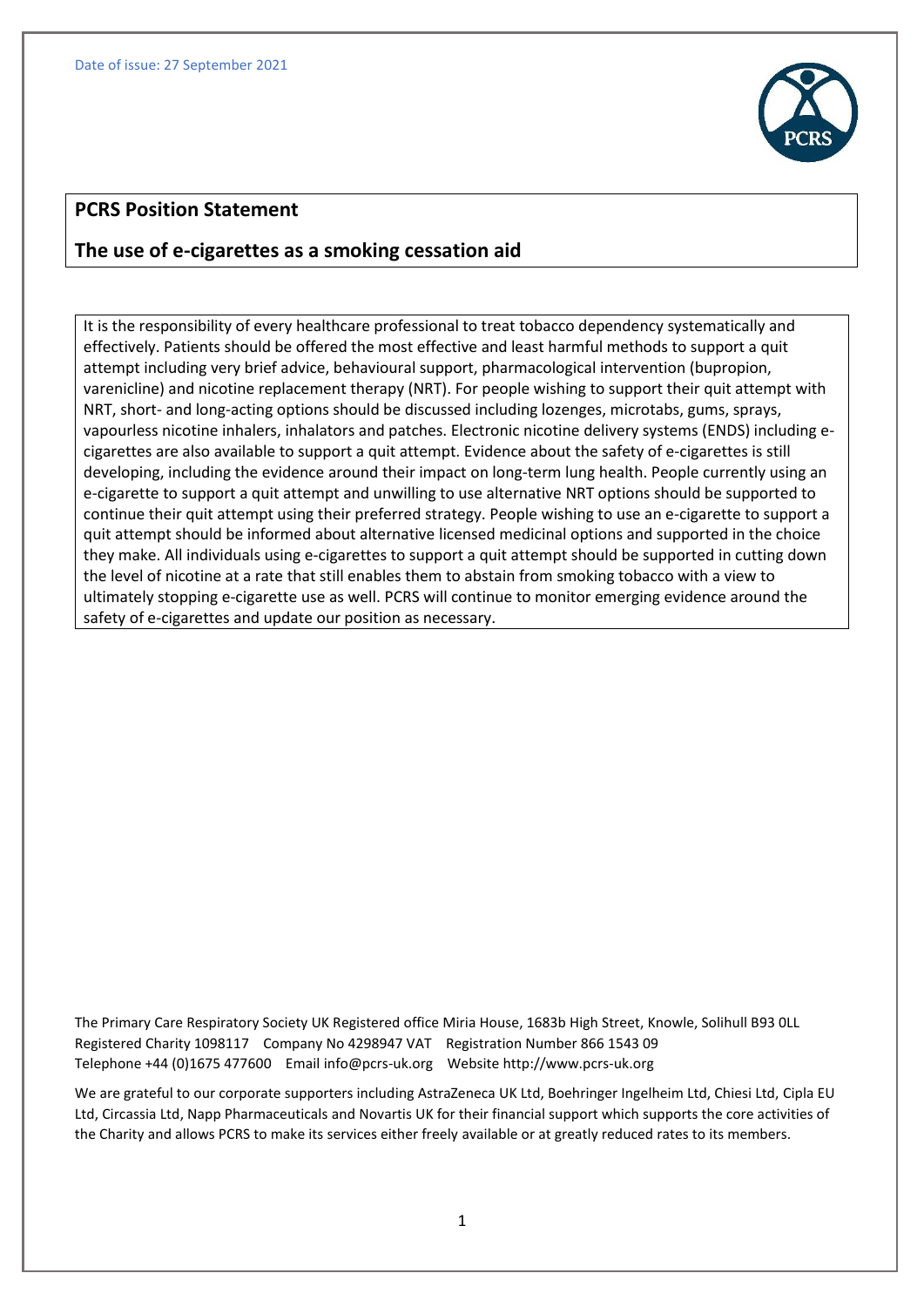#### Date of issue: 27 September 2021

#### **Background**

In the UK, an estimated 3.2 million adults currently use an e-cigarette.<sup>1</sup> Among these, 58.9% were ex-smokers and a further 38.3% were current smokers (dual users). Most individuals cite stopping smoking tobacco as their reason for using an e-cigarette. A recent UK-based study in 886 smokers found that e-cigarettes were more effective for smoking cessation than standard nicotine replacement therapy (NRT) when both were accompanied by behavioural support.<sup>2</sup> The UK-based study also found that individuals using an e-cigarette were considerably more likely to still be using the device after 52 weeks than were those in the NRT group (80% vs 9% of participants).

### *Concerns around safety*

Public perception of the safety of e-cigarettes has declined in recent years with ASH reporting that 37% of individuals surveyed considered e-cigarettes to be more harmful than smoking.<sup>1</sup> This misperception is thought to have been driven my media reporting of serious lung disease and a number of deaths in the USA and beyond thought to be linked to the use of e-cigarettes, raising concerns about the safety of these devices and their role in stopping tobacco smoking. Two fatal cases were reported in England. <sup>3</sup> The causative agent was identified as vitamin E acetate that had been added to cannabis-containing e-liquids, an additive which is banned under UK rules. Further concerns have been raised around e-cigarettes as a possible cause of the disease known as popcorn lung. There is no evidence to support a link between e-cigarette use and popcorn lung, and the chemical (diacetyl) thought to be responsible for this disease has been banned from use in e-liquids in Europe since 2016.<sup>4</sup>

### *e-cigarettes in the UK*

e-cigarettes approved for sale in the UK are regulated by the Tobacco and Related Products Regulations (2016).<sup>5</sup> Currently, the use of e-cigarettes as an option to help patients quit tobacco smoking is supported by Public Health England<sup>6</sup> and the Royal Colleges of Physicians<sup>7</sup> and General Practitioners.<sup>8</sup> The hazard to health arising from vapour inhalation from e-cigarettes when used to support a quit attempt is considered to be substantially less harmful than smoking tobacco.<sup>9</sup> According to NICE, e-cigarettes are far less harmful than smoking, but are not risk free.

<sup>&</sup>lt;sup>1</sup> Use of e-cigarettes (vapourisers) among adults in Great Britain. ASH. September 2020[. https://ash.org.uk/wp](https://ash.org.uk/wp-content/uploads/2020/10/Use-of-e-cigarettes-vapes-among-adults-in-Great-Britain-2020.pdf)[content/uploads/2020/10/Use-of-e-cigarettes-vapes-among-adults-in-Great-Britain-2020.pdf.](https://ash.org.uk/wp-content/uploads/2020/10/Use-of-e-cigarettes-vapes-among-adults-in-Great-Britain-2020.pdf) Accessed September 2021

<sup>2</sup> Haket P, et al. NEJM 2019;380:629-37.

<sup>&</sup>lt;sup>3</sup> MHRA. Vaping in England: an evidence update including vaping for smoking cessation, February 2021. Available at: [https://assets.publishing.service.gov.uk/government/uploads/system/uploads/attachment\\_data/file/962221/Vaping\\_in\\_E](https://assets.publishing.service.gov.uk/government/uploads/system/uploads/attachment_data/file/962221/Vaping_in_England_evidence_update_February_2021.pdf) ngland evidence update February 2021.pdf. Accessed September 2021.

<sup>4</sup> Cancer Research UK. Does vaping cause popcorn lung? Available at: [https://www.cancerresearchuk.org/about](https://www.cancerresearchuk.org/about-cancer/causes-of-cancer/does-vaping-cause-popcorn-lung)[cancer/causes-of-cancer/does-vaping-cause-popcorn-lung.](https://www.cancerresearchuk.org/about-cancer/causes-of-cancer/does-vaping-cause-popcorn-lung) Accessed September 2021.

<sup>&</sup>lt;sup>5</sup> Gov.UK. Guidance. E-cigarettes: regulations for consumer products. Available at[: https://www.gov.uk/guidance/e](https://www.gov.uk/guidance/e-cigarettes-regulations-for-consumer-products)[cigarettes-regulations-for-consumer-products.](https://www.gov.uk/guidance/e-cigarettes-regulations-for-consumer-products) Accessed September 2021.

<sup>6</sup> PHE. Using e-cigarettes to stop smoking. Available at: [https://www.nhs.uk/live-well/quit-smoking/using-e-cigarettes-to](https://www.nhs.uk/live-well/quit-smoking/using-e-cigarettes-to-stop-smoking/)[stop-smoking/.](https://www.nhs.uk/live-well/quit-smoking/using-e-cigarettes-to-stop-smoking/) Accessed September 2021.

 $7$  RCP. Nicotine without smoke: Tobacco harm reduction. Available at:

[https://www.rcplondon.ac.uk/projects/outputs/nicotine-without-smoke-tobacco-harm-reduction.](https://www.rcplondon.ac.uk/projects/outputs/nicotine-without-smoke-tobacco-harm-reduction) Accessed September 2021.

<sup>&</sup>lt;sup>8</sup> RCGP. Position statement on the use of electronic nicotine vapour products (E-Cigarettes). Available at: <https://www.rcgp.org.uk/-/media/Files/Policy/2017/RCGP-E-cig-position-statement-sept-2017.ashx?la=en/> Accessed September y 2021.

<sup>9</sup> PHE. Vaping and lung disease in the US: PHE's advice. Available at:

[https://publichealthmatters.blog.gov.uk/2019/10/29/vaping-and-lung-disease-in-the-us-phes-advice/.](https://publichealthmatters.blog.gov.uk/2019/10/29/vaping-and-lung-disease-in-the-us-phes-advice/) Accessed September 2021.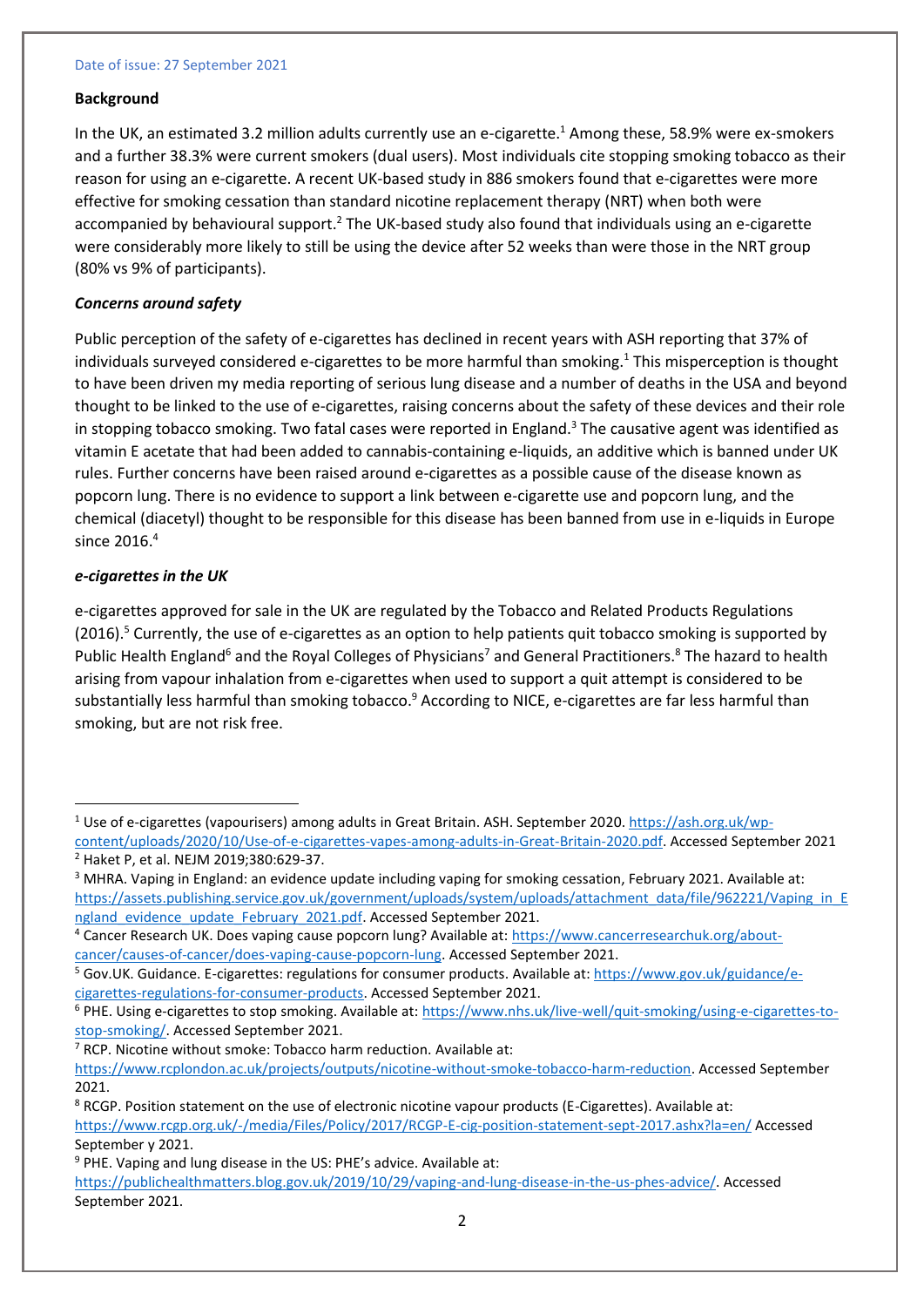#### Date of issue: 27 September 2021

The PHE report on vaping in England found that for the period April 2019 to March 2020, e-cigarettes were used in 5.2% of quit attempts. The highest quit rates were among those using a licensed medicine and a vaping product consecutively (74.1%).<sup>3</sup> However, only 0.7% of all quit attempts were made in this way

#### **PCRS Pragmatic Guidance**

In 2019, PCRS issued a pragmatic guide for clinicians focused on the diagnosis and management of tobacco dependency.<sup>10</sup> Tobacco dependency is a long-term relapsing condition that often starts in childhood. PCRS believe that it is the responsibility of every healthcare professional to treat tobacco dependency systematically and effectively. PCRS advocate that patients should be offered the most effective and least harmful methods to support a quit attempt including very brief advice, behavioural support, pharmacological intervention (bupropion, varenicline) and nicotine replacement therapy (NRT; including lozenges, microtabs, gums, sprays, vapourless nicotine inhalers, inhalators and patches).<sup>11</sup> Behavioural support combined with either pharmacotherapy (varenicline) or NRT (combination of long-acting and short-acting therapies) are likely to be the most effective approach to support a quit attempt.<sup>12</sup>

## **PCRS position**

- Healthcare professionals should be prepared to help their patients to quit tobacco smoking and should be knowledgeable about e-cigarettes so they can answer questions if asked or be able to direct people to the most up to date source of information.<sup>13</sup> Pragmatic guidance on how healthcare professionals can support individuals in stopping tobacco smoking can be found in the PCRS Pragmatic Guide for Clinicians on Diagnosis and Management of Tobacco Dependency.<sup>14</sup>
- Patients should be offered the most effective and least harmful methods to support a quit attempt including Very Brief Advice (VBA), behavioural support, pharmacological intervention (bupropion, varenicline) and nicotine replacement therapy (NRT, usually a combination of short- and long-acting options).
- For people wishing to support their quit attempt with NRT, short- and long-acting options should be discussed including gum, sprays, vapourless nicotine delivery systems, inhalators, microtabs and patches.
- People wishing to use an e-cigarette to support a quit attempt should also be offered alternative options and supported in the choice they make.
- People currently using an e-cigarette to support a quit attempt and unwilling to use alternative NRT options should be supported to continue their quit attempt using their preferred strategy. Patients should be informed of additional therapies if they continue to smoke tobacco whilst using their e-cigarette.
- All individuals using e-cigarettes to support a quit attempt should be supported in cutting down the level of nicotine at a rate that still enables them to abstain from smoking tobacco with a view to ultimately stopping nicotine as well. Most nicotine replacements are usually stepped down in strength around 6–8 weeks, depending on patient cravings/withdrawal symptoms. This should not be done at the expense of relapsing to smoking and patients should be supported in longer-term NRT if they so choose.<sup>15</sup>

[https://www.independentnurse.co.uk/clinical-article/importance-of-pharmacotherapies-for-successful-smoking](https://www.independentnurse.co.uk/clinical-article/importance-of-pharmacotherapies-for-successful-smoking-cessation/63450/)[cessation/63450/.](https://www.independentnurse.co.uk/clinical-article/importance-of-pharmacotherapies-for-successful-smoking-cessation/63450/) Accessed September 2021.

<sup>14</sup> PCRS Pragmatic Guides for Clinicians. Diagnosis and Management of Tobacco Dependency. Available at: [https://www.pcrs-uk.org/resource/tobacco-dependency-pragmatic-guide.](https://www.pcrs-uk.org/resource/tobacco-dependency-pragmatic-guide) Accessed September 2021.

<sup>10</sup> PCRS Pragmatic Guides for Clinicians. Diagnosis and Management of Tobacco Dependency. Available at: [https://www.pcrs-uk.org/resource/tobacco-dependency-pragmatic-guide.](https://www.pcrs-uk.org/resource/tobacco-dependency-pragmatic-guide) Accessed September 2021. <sup>11</sup> Attar-Zadeh D. Importance of pharmacotherapies in successful smoking cessation. Available at:

<sup>&</sup>lt;sup>12</sup> NICE. Stop smoking interventions and services. NICE guideline [NG92]. Available at: [https://www.nice.org.uk/guidance/ng92/chapter/recommendations#behavioural-support.](https://www.nice.org.uk/guidance/ng92/chapter/recommendations#behavioural-support) Accessed September 2021.

<sup>13</sup> [www.nhs.uk/smokefree/help-and-advice/e-cigarettes.](http://www.nhs.uk/smokefree/help-and-advice/e-cigarettes) Accessed January 2020

<sup>15</sup> Shabab L, et al. Ann Internal Med 2017;166:390-400.